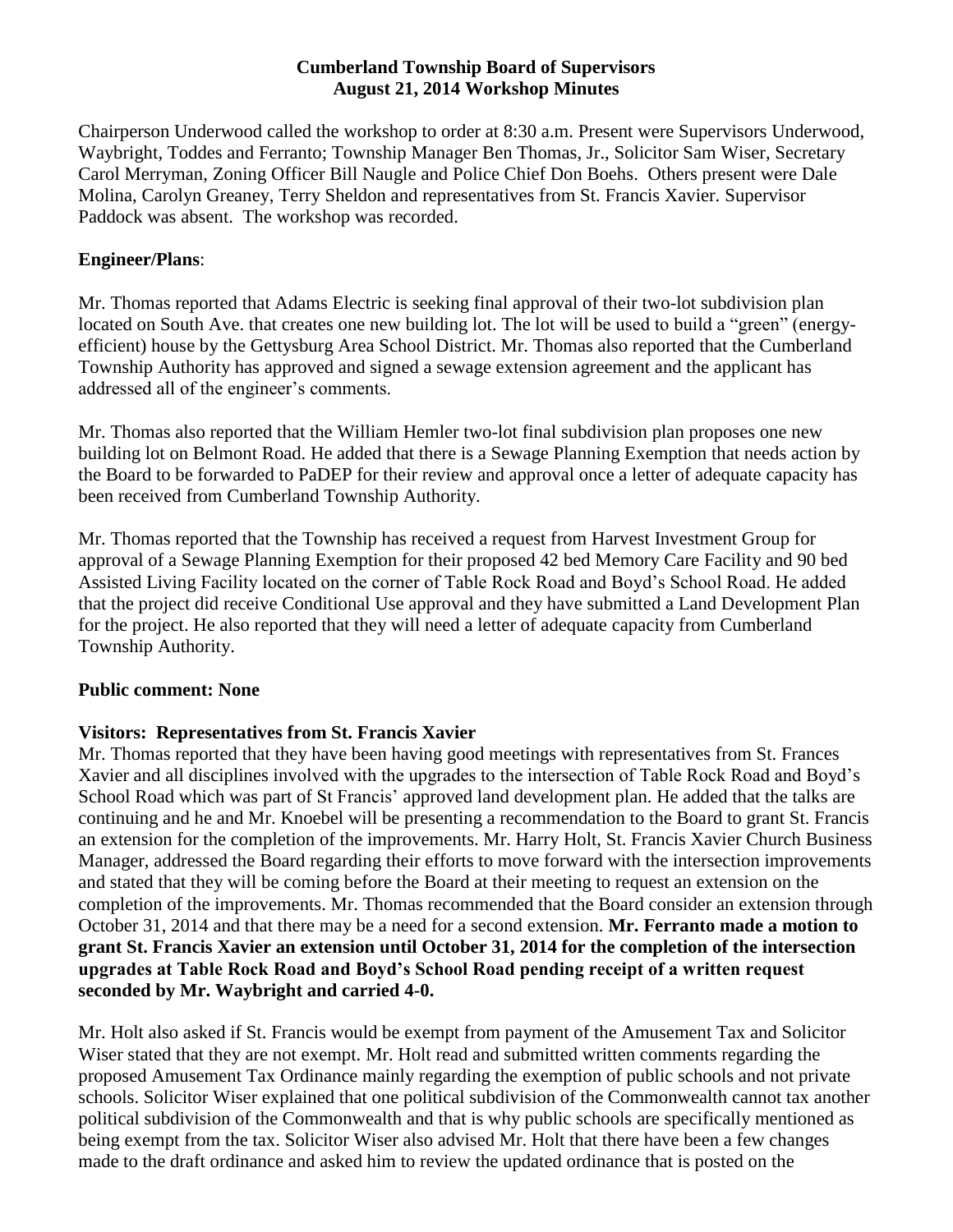Township's website. A public hearing will be held on the proposed ordinance on Tuesday night at 6:30 p.m. prior to the regular meeting.

# **Manager:**

Mr. Thomas reported that a date needs to be set for the Board's decision on Kenneth Stake's application to have his parcel located at 1590 Mummasburg Road included in the Township's Agricultural Security Area. He also reported that the decision could be made at the regular meeting in September and still be in the 180 day window before the application gets deemed approval. The Board agreed that they would be ready to take action at the regular meeting on Tuesday night.

Mr. Thomas also reported that he and the Economic Development Committee have been looking into the Local Economic Revitalization Tax Assistance Act (LERTA) for a property or properties in the Township. Mr. Thomas went on to explain how LERTA works and emphasized that the tax relief would only be on improvements made to the buildings. He added that it is up to the Township to start the process and then go to the School District and County to see if they would be interested in starting a LERTA program here in the Township. The Board agreed that the Manager and Economic Development Committee should move forward and speak with the School District and Adams County.

Mr. Thomas also reported that the Township has received requests from Gettysburg Fire Department and Barlow Fire Department for reimbursements from the .25 mil Fire Tax enacted for 2014. He added the revenues generated from the Fire Tax to date are slightly over \$150,000.00. Mr. Thomas also reported that Gettysburg's request is for \$57,132.31 and Barlow's request is for \$22,249.80 and both entities have submitted the appropriate paperwork. He added that in reviewing Gettysburg's request he is recommending that approximately \$3,500.00 be removed from their request for office expenses that are not part of the Memorandum of Understanding (MOU.) Mr. Thomas stated that he is still working on a formula for reimbursement and he recommended that these requests be approved, less the office expenses for Gettysburg, and that they will be in keeping with his formula recommendation. Mr. Thomas also recommended that a capital reserve be started for capital expenditures. Lastly, Mr. Thomas reported that Greenmount Fire Department has not requested any funds, but they have applied for their 501C3 status with the Internal Revenue Service as required.

Mr. Thomas reported that he is requesting authorization to proceed with maintenance needs on the portion of Herr's Ridge Road between Mummasburg Road and Biglerville Road. He stated that there is approximately \$30,000.00 worth of repairs needed, the equipment needed to do the job would be rented, it would be paid for with Liquid Fuels funds and there are adequate funds budgeted to cover this work. **Mr. Ferranto made a motion to authorize the \$30,000.00 maintenance work to Herr's Ridge Road seconded by Mr. Toddes and carried 4-0.**

Mr. Thomas also reported that he is requesting authorization for Solicitor Wiser to file a lien, in the amount of approximately \$425.00, against Punjabi Management Corporation for property along Biglerville Road. He added that the property has been in violation of the Township's Weed Ordinance and the Township has had a contractor mow the property twice. He stated that the property is now going for Sheriff's sale and it is the appropriate time for the Township to file the lien which would include any associated legal costs. **Mr. Toddes made a motion to authorize Solicitor Wiser to file a lien against Punjabi Management Corporation seconded by Mr. Ferranto and carried 4-0.**

Mr. Thomas reported that, in accordance with the Pennsylvania Consolidated Assessment Law, the County Tax Services Department is contemplating recommending that the Per Capita Tax exemption be raised from \$5,000.00 of income to \$12,000.00 of income and they are giving the Supervisors a chance to voice their opinion since it will affect their tax collections. **Mr. Ferranto made a motion to go along with the County's recommendation seconded by Mr. Waybright and carried 4-0.**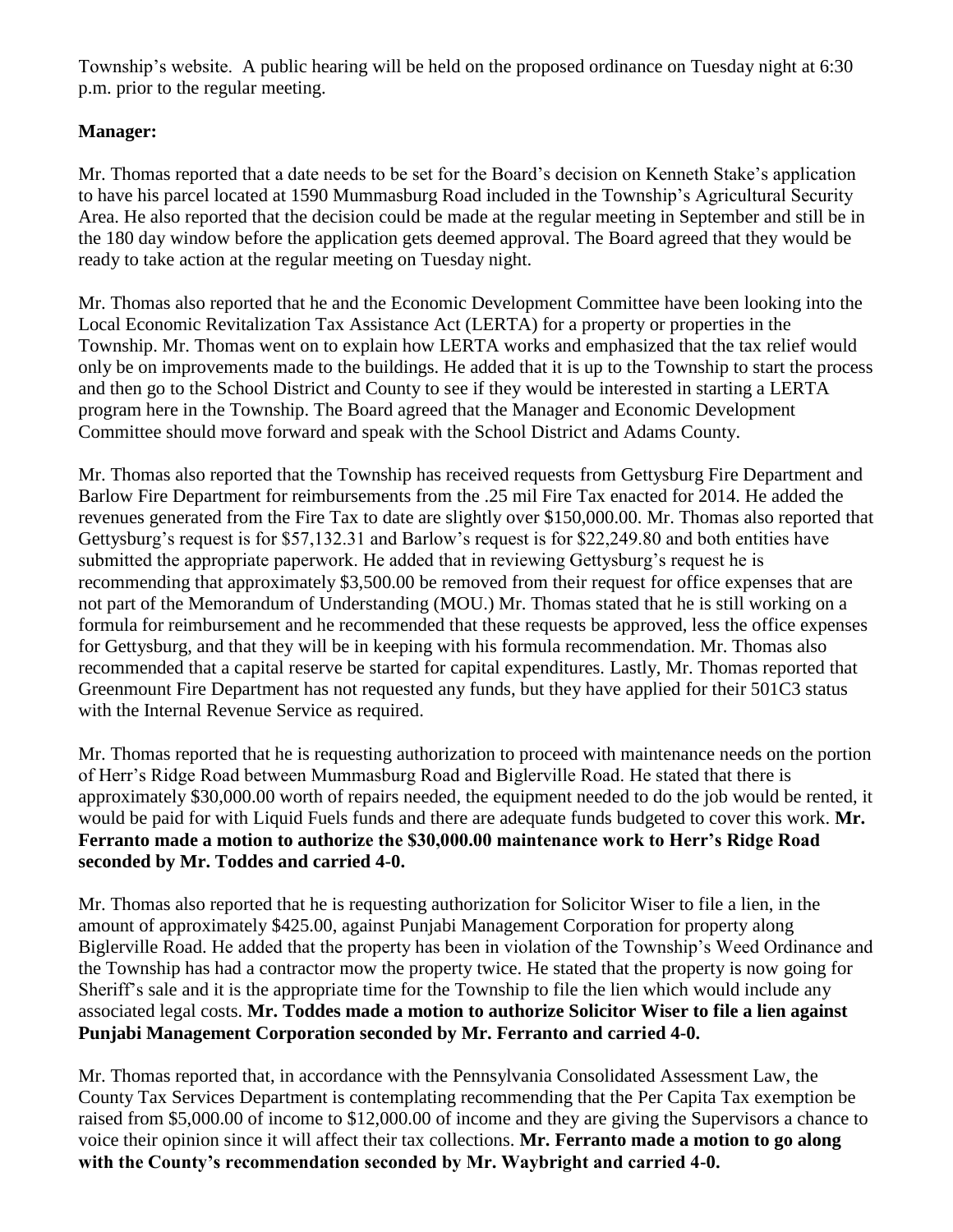Mr. Thomas reported that he has received documents regarding internet security from ACNB Bank and he asked the Board to proceed with signing the documents provided that Solicitor Wiser does not have any issues with them. **Mr. Ferranto made a motion to sign the documents pending Solicitor Wiser's review and approval seconded by Mr. Toddes and carried 4-0.**

Mr. Thomas reported that the Township will be seeing a six or seven percent increase adjustment to the health insurance rates based on the questionnaires filled out by all employees. He added that the rate will still be under the Highmark 17.5% increase.

Mr. Thomas also reported that the Public Utility Notice advertised in The Gettysburg Times regarding York Water indicating that they would be providing water service in Cumberland Township was in reference to Lincoln Estates. He added that they will be re-publishing the notice, but it will still be vague.

**Solicitor:** Solicitor Wiser reiterated that the most current version of the Amusement Tax Ordinance is on the website and that there were some non-substantial modifications made to the ordinance in response to some comments received. He also mentioned that he has several items to discuss with the Board in Executive Session.

### **Committee Reports:**

### **Planning/Zoning** – No report

**Public Safety –** Chair Underwood reported that they are waiting to receive a letter of intent from the Gettysburg Area School District regarding a School Resource Officer (SRO) and the school district will pay all associated costs for the officer. Solicitor Wiser stated that he did receive correspondence from their Solicitor. **Mr. Ferranto made a motion seconded by Mr. Toddes and carried 4-0 to authorize Solicitor Wiser to respond to the school district's correspondence from Solicitor McQuaide in reference to the SRO.** Mrs. Underwood also reported that the new Chevy Caprice Police car is having the graphics applied.

**Finance Committee –** Mr. Thomas reported that the committee has several recommendations as follows:

- Deem the 2006 Dodge Charger as surplus and advertise for bids with a minimum bid of approximately \$4,900.00. **Mr. Waybright made the motion to deem the 2006 Charger as surplus and advertise for sealed bids seconded by Mr. Toddes and carried 4-0.**
- The Police Department would like to apply for an additional bullet-proof vest grant through the National Rifle Association to defray the cost not covered by the Department of Justice grant that they received. **Mr. Waybright made a motion to approve the grant application from the National Rifle Association for bullet-proof vests seconded by Mr. Ferranto and carried.**
- Transfer \$200,000.00 from the General Fund checking account to an insured Certificate of Deposit and we will shop interest rates from local banks. **Mr. Ferranto made a motion to approve the transfer of \$200,000.00 to an insured Certificate of Deposit seconded by Mr. Toddes and carried 4-0.**

**Park and Rec** – Mr. Toddes reported that the Dog Park is open. He also reported that GARA needs a mowing tractor and he asked the Township if they would purchase it with money from the Park and Recreation Fund. He added that he priced a tractor on the COSTARS State contract through O. C. Rice. Mr. Ferranto stated that the Township should own the tractor and lease it to GARA and Mr. Waybright asked that Mr. Toddes also get a price from Barlow Ag that is located in the Township. **Personnel –** No report

**CTA –** No report

**COG –** No report

**Adams County Conservation District (ACCD)** – Chair Underwood reported on their West Nile Virus program.

**Economic Development** – No report – LERTA already discussed.